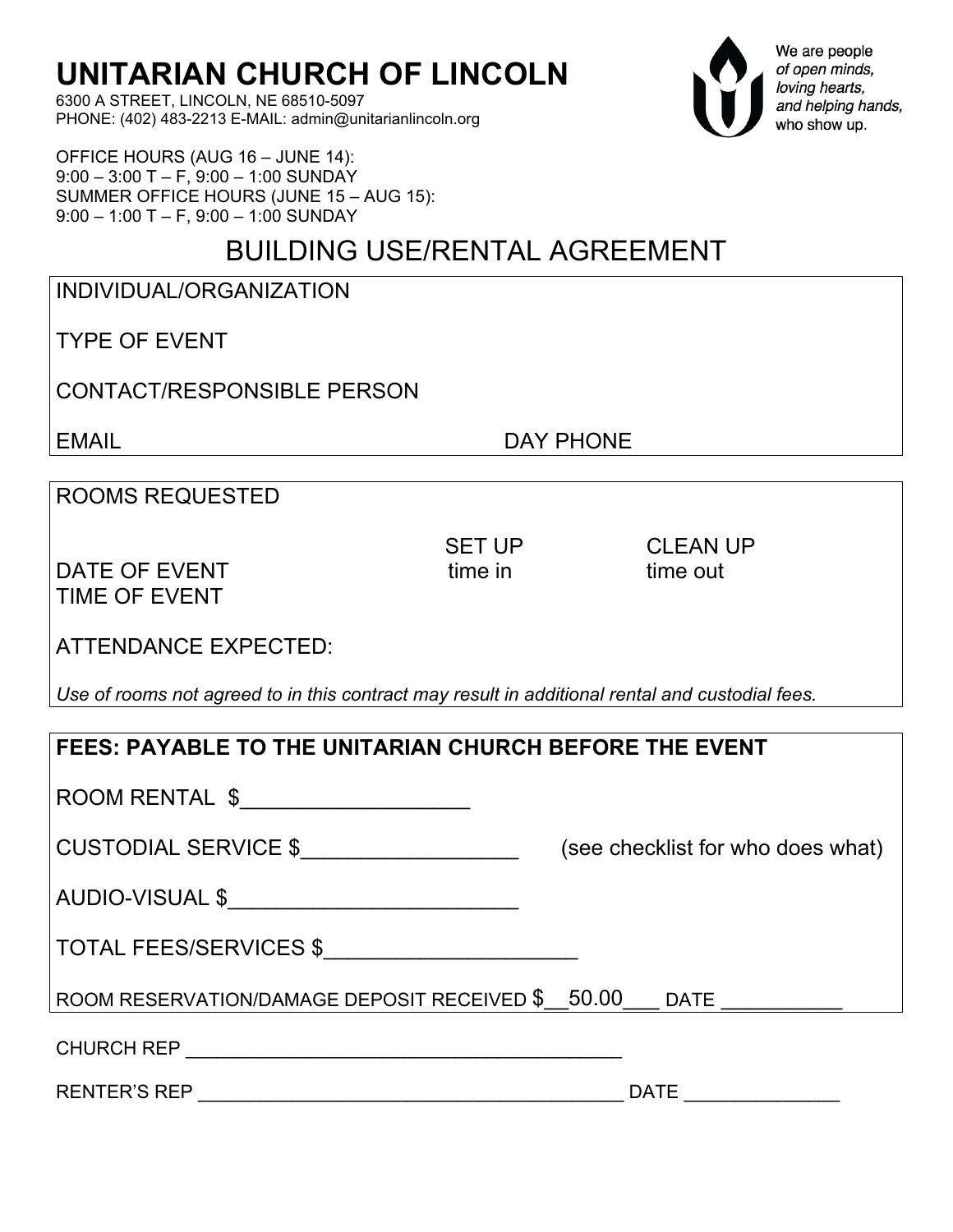6300 A STREET, LINCOLN, NE 68510-5097 PHONE: (402) 483-2213 E-MAIL: admin@unitarianlincoln.org

We are people of open minds, loving hearts, and helping hands, who show up.

### **RENTER AGREES TO THE FOLLOWING CONDITIONS:**

1. A Room Reservation/Damage Deposit must be paid either at the time of signing or by a date agreed upon by the church representative and the renter. Deposit will be returned after the event unless damage occurs.

2. All building rental, custodial and audio-visual payments fees will be paid in advance of the event. A schedule of payments can be worked out between all parties as needed.

3. Renter will provide all materials except paper towels, dish detergent, and garbage bags. We encourage you to use our plates/cups/bowls/utensils and wash them. If you will be using our dishes, we can provide a brief training on how to use the commercial dishwasher. If you decide to use disposables, we ask that you use paper or plastic dishes/cups. Styrofoam disposables are banned in our facility to keep them out of the landfill.

4. All trash must be removed and placed in the dumpster in the parking lot.

5. We have provided recycling bins in the kitchen for glass, paper, and plastic. We have lined the recycling bins with plastic bags. All bottles containing alcohol must be rinsed and removed from the building. For large quantities, we ask that you remove the bag, tie the top and place it to the right of the trash dumpster.

6. Small decorations such as rice, confetti, sequins and glitter are not permitted. Freestanding decorations are allowed. We have provided hooks in the ceiling for the purpose of hanging fabric, garland, or strings of lights. No tape, tacks, glue or staples may be used.

7. Events must end by 10:00PM. Clean-up is expected to be completed by 10:30PM unless special arrangements have been made.

8. All doors must be locked and all lights must be turned off. You will be given a one-time code to the lock box and trained how to dog down/unlock the doors so that your guests may enter the building.

9. The kitchen must be left clean: wash all items used, wipe down counter tops, and clean up any spills. Leftovers and alcohol must be removed from the building.

10. Renter will pay for any damage incurred to the church building or property during use by renter.

11. The podium may not be moved. If the stage is to be used please inform the church office upon signing this agreement and we will do our best to accommodate your event by moving items on the stage.

12. Artwork in the Auditorium and Gallery may not be disturbed or removed by the Renter.

13. Church chairs should not be dragged across the floors. Stacks of chairs may be moved using the proper dolly only. Dollies are located in the supply closet across the hall from the kitchen and in the table closet on the opposite side of the Auditorium. You will be shown this during your tour.

13. Do not use the piano or harpsichord to display items. Nothing must be set on them. Small signs to deter people from using them as a table will be provided upon request.

14. The renter will indicate, on the floor plan provided, how the room should be arranged for the event. This plan should be returned to the church at least one week prior to the event.

15. Smoking is not allowed in the building. The designated smoking area is the patio north of the building near the playground.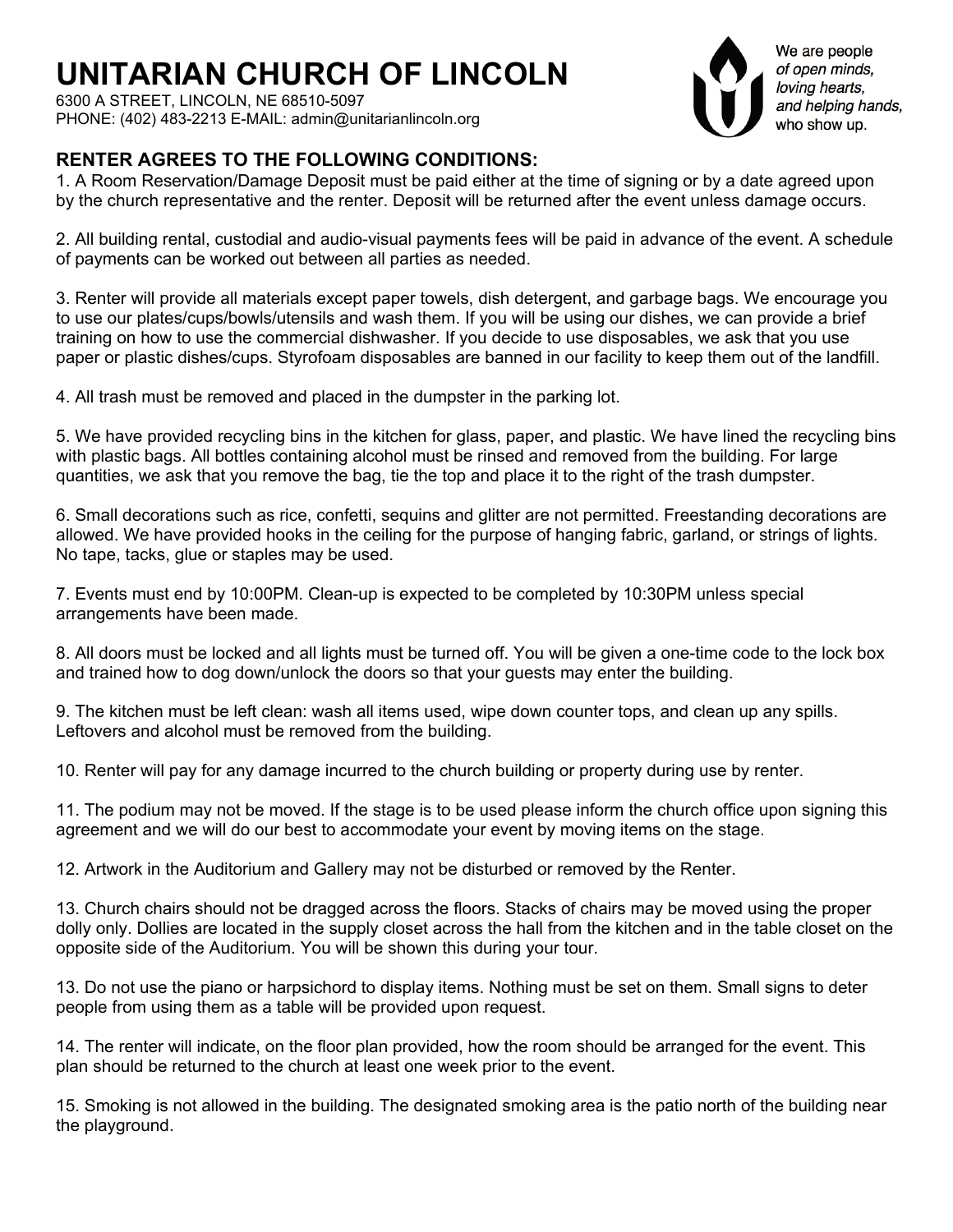6300 A STREET, LINCOLN, NE 68510-5097 PHONE: (402) 483-2213 E-MAIL: admin@unitarianlincoln.org



We are people of open minds, loving hearts, and helping hands, who show up.

16. Alcohol may be served, however, the church is not responsible for any injury or property damage caused by intoxication. Alcohol may not be sold other than by a certified agent. Free will donations may be accepted.

17. The Church is not responsible for food safety at rental events. To ensure food safety we recommend that you hire a professional caterer.

18. Overnights are allowed only in specific circumstances approved by the Church Administrator and in line with the Church's Safety Policy.

#### **ROOM RENTAL FEES**

Room Rental Fees are based on a two-hour period.

- Auditorium \$150
- Gallery/Fireplace Room \$100
- Gathering Place \$50
- All other classrooms \$25

Fees for additional hours are \$100 per hour for Aud/Gallery, and \$25 per hour for any classroom including the Gathering Place. *Regular group mtgs or return rentals may be given more flexible terms. Full day rentals will not exceed \$1,000. Building Use for Members is governed by Church Policy.* 

#### **CUSTODIAL FEES**

- Gallery Cleaning Only \$50 (Custodian sweep/mop/vacuum, replace paper products, Renters set up and put away all tables and chairs in Gallery)
- Gallery or Partial Auditorium Set up \$100 (Custodian does above plus set up tables/chairs in Auditorium, Renters put away all tables, stack chairs in Auditorium; Custodian does Sunday set up)
- Auditorium Full Set up/Tear Down \$200 (Custodian does above plus all tables and Sunday set up)

#### **AUDIO-VISUAL SUPPORT FEES**

Length of event:

- .5 to 1.5 hours \$30
- 1.75 to 3.25 hours \$50
- 3.5 to 4.75 hours \$75
- 5.0 to 7.0 hours \$100

#### **ACCESS TO THE BUILDING**

If you are unfamiliar with the building you will be offered a tour to familiarize yourself with the space. You will be given a temporary code that can be used once. This is a four-digit code that is used at the lock box at the front door. You will be trained on proper locking and unlocking of the building.

#### **RENTERS RESPONSIBILITIES**

- Turn off all lights and lock doors
- Take out Trash and Recycling
- Wipe off tables (if used)
- Wipe down kitchen (if used)

#### **CHURCH RESPONSIBILITIES**

- Set up and Tear Down (unless other arrangements have been made)
- Cleaning
- Replacing paper products
- Setting up Auditorium for Sunday Service